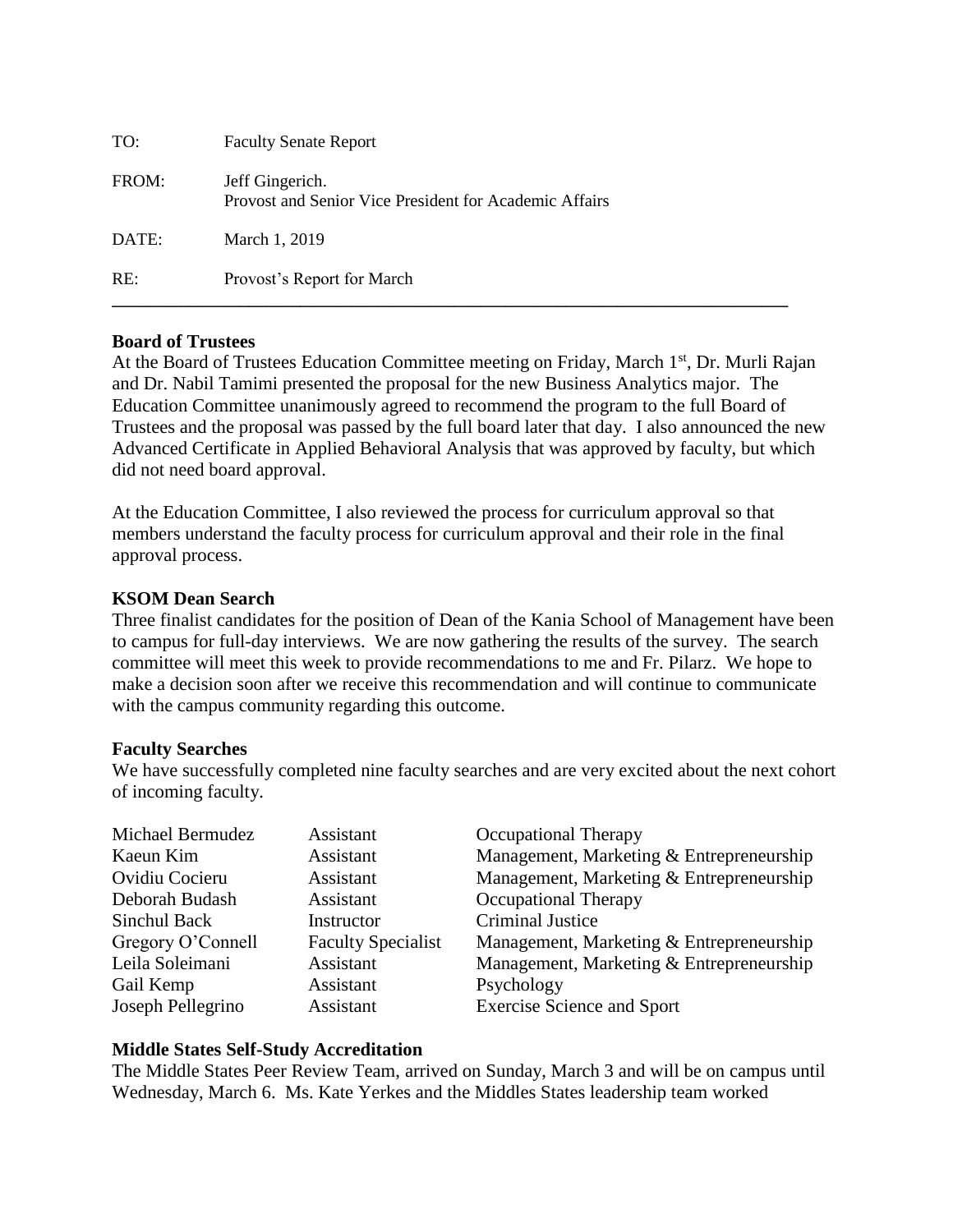diligently to create a multi-layered schedule for each peer review team member and have communicated the schedule and expectations for this visit.

During their visit team members will be meeting with various groups and individuals as well as the faculty, students and staff.

### **Faculty Development**

#### *President's Fellowships for Summer Research*

Calls for the President's Fellowships for Summer 2019 were sent out on February  $6<sup>th</sup>$ . Thanks to the efforts of Fr. Pilarz to prioritize faculty-student research at the University, funds for the research have been increased in total funding from \$30,000 to \$50,000.

#### **Study Abroad/Global Initiatives**

Eight grants were awarded to faculty from the Provost Strategic Fund for faculty development. Four faculty accompanied trips during intersession and four faculty will accompany trips in the Summer. In total, six new travel courses were developed.

The number of students that went abroad in Intersession 2019 is 147. 56 students are studying abroad in the spring 2019 semester.

## **Community-Based Learning**

More than 100 community-based learning classes were conducted at the University during the 2017-2018 academic year alone. The community-related service project components imbedded in academic courses resulted in more than 2,400 students engaging in more than 33,000 hours of service. More than 60 faculty from 16 different academic departments engaged students in these courses in a variety of activities related to their academic study and in collaboration with community partners, which included United Neighborhood Centers of Northeastern Pennsylvania, Allied Services, St. Joseph's Center, Neighborworks Northeastern Pennsylvania, and Friends of the Poor, among others.

## **Curriculum:**

The following curriculum proposals have been approved:

| <b>New Course</b>                               | Date     |
|-------------------------------------------------|----------|
| DS 210: Mathematical Methods for Data Science   | 1/9/19   |
| <b>COMM 279: Communicating Data</b>             | 5/14/18  |
| CMPS 213: Sophomore Colloquia I                 | 11/28/18 |
| CMPS 214: Sophomore colloquia II                | 11/28/18 |
| CMPS 313: Junior Colloquia I                    | 11/9/18  |
| CMPS 314: Junior Colloquia II                   | 11/9/18  |
| CMPS 413: Senior Colloquia I                    | 11/9/18  |
| CMPS 414: Senior Colloquia II                   | 11/9/18  |
| PHYS 142: Elements of Physics III               | 1/28/19  |
| LIT/CINE 225: Monsters, Aliens and Superheroes: | 1/9/19   |
| The Other French and Italian Cinema             |          |
| <b>BUAN 475: Business Simulation</b>            | 2/14/19  |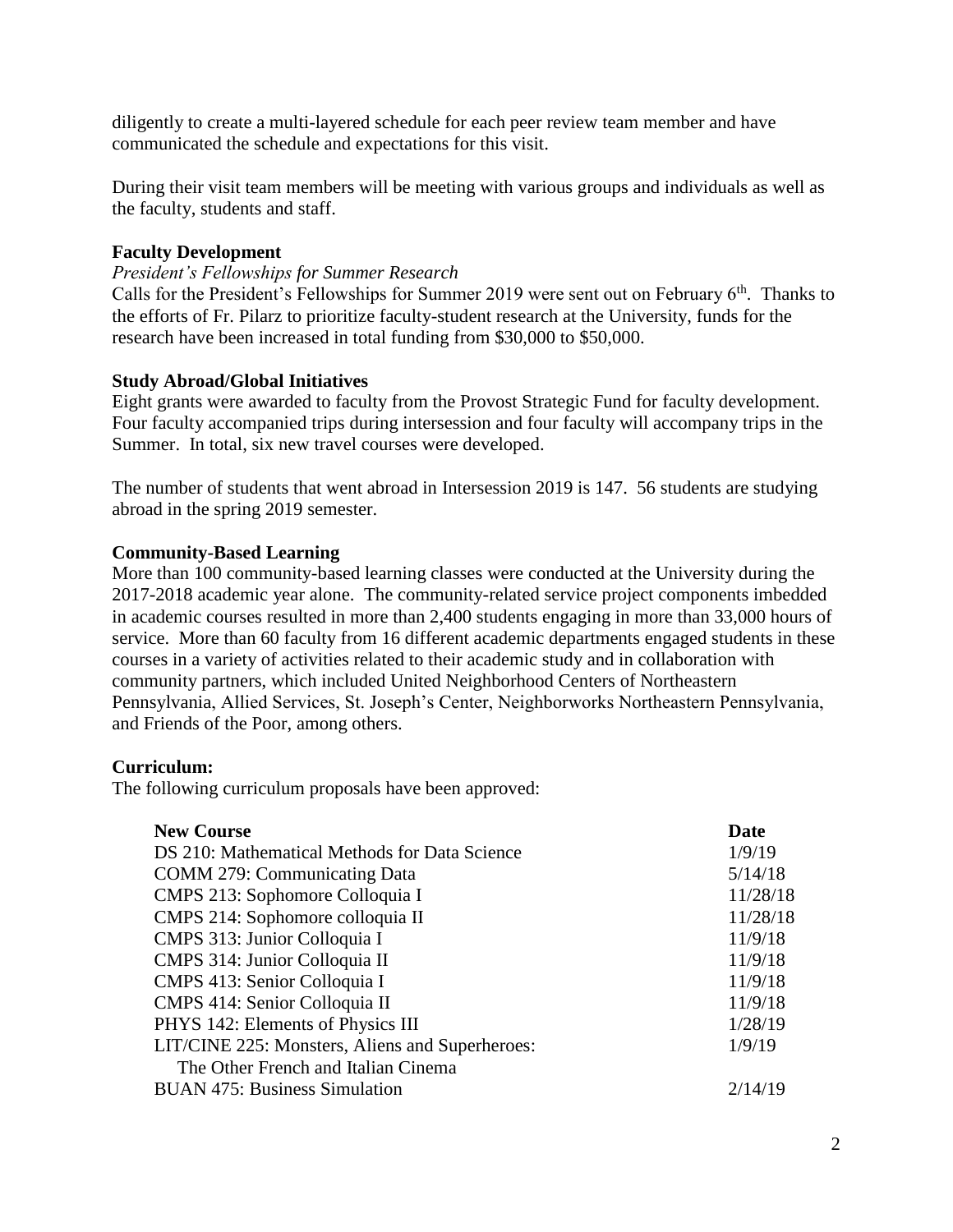| <b>BUAN 261: Introduction to Business Programming</b>            | 2/11/19  |
|------------------------------------------------------------------|----------|
| BUAN 362: Database Management Systems for Electronic Business    | 2/11/19  |
| <b>BUAN 461: Internet Applications Development</b>               | 2/11/19  |
| BUAN 463: Data Mining                                            | 2/11/19  |
| HAD 540: Epidemiology & Population Health Management             | 10/10/18 |
| HAD 541: Population Health & Systems Science                     | 10/10/18 |
| HAD 542: Population Health Science an Interdisciplinary Approach | 10/10/18 |
| <b>Course Deletion</b>                                           |          |
| T/RS 216: Judaism in Modern Times                                | 1/28/19  |
| T/RS 220: The Sacramental Imagination                            | 1/28/19  |
| T/RS 223: Intro to Theology of the Byzantine                     | 1/28/19  |
| T/RS 224: Intro to Eastern Liturgies                             | 1/28/19  |
| T/RS 240: Scrolls and Scriptures                                 | 1/28/19  |
| T/RS 316: Passion & Resurrection Narratives                      | 1/28/19  |
| T/RS 321: Development of Christian Thought to 1100               | 1/28/19  |
| T/RS 322: Development of Christian Thought 1100 to 1800          | 1/28/19  |
| T/RS 242H: Christian Ethics and Public Health                    | 1/28/19  |
| PSYC 330L: Research Methods Laboratory                           | 2/11/19  |
| <b>New Program</b>                                               |          |
| <b>Business Analytics UG</b>                                     | 12/14/19 |
| Data Science Concentration                                       | 10/19/18 |
| Master of Accountancy Concentration in Forensic Accounting       | 12/12/19 |
| Master of Accountancy Concentration in Accounting Analytics      | 12/12/19 |
| <b>MHA</b> Specialization                                        | 10/10/18 |
| <b>Program Deletion</b>                                          |          |
| <b>Chemistry Computers</b>                                       | 11/14/18 |
| <b>Program Change</b>                                            |          |
| <b>Community Health Education</b>                                | 10/10/18 |

# **College Updates**

## *Kania School of Management*

• The University of Scranton's Kania School of Management will join select business schools in the country participating in the Barron's In Education program from Dow Jones. The program, which Barron's Group launched in early 2018, provides business students and faculty digital access to Barron's and additional educational resources made available exclusively to partner schools.

## *Panuska College of Professional Studies*

• The renovation on the ACCE Executive Hub at 811-813 Mulberry Street is almost complete. Dr. Erin Dunleavy was named project manager after an extensive search of